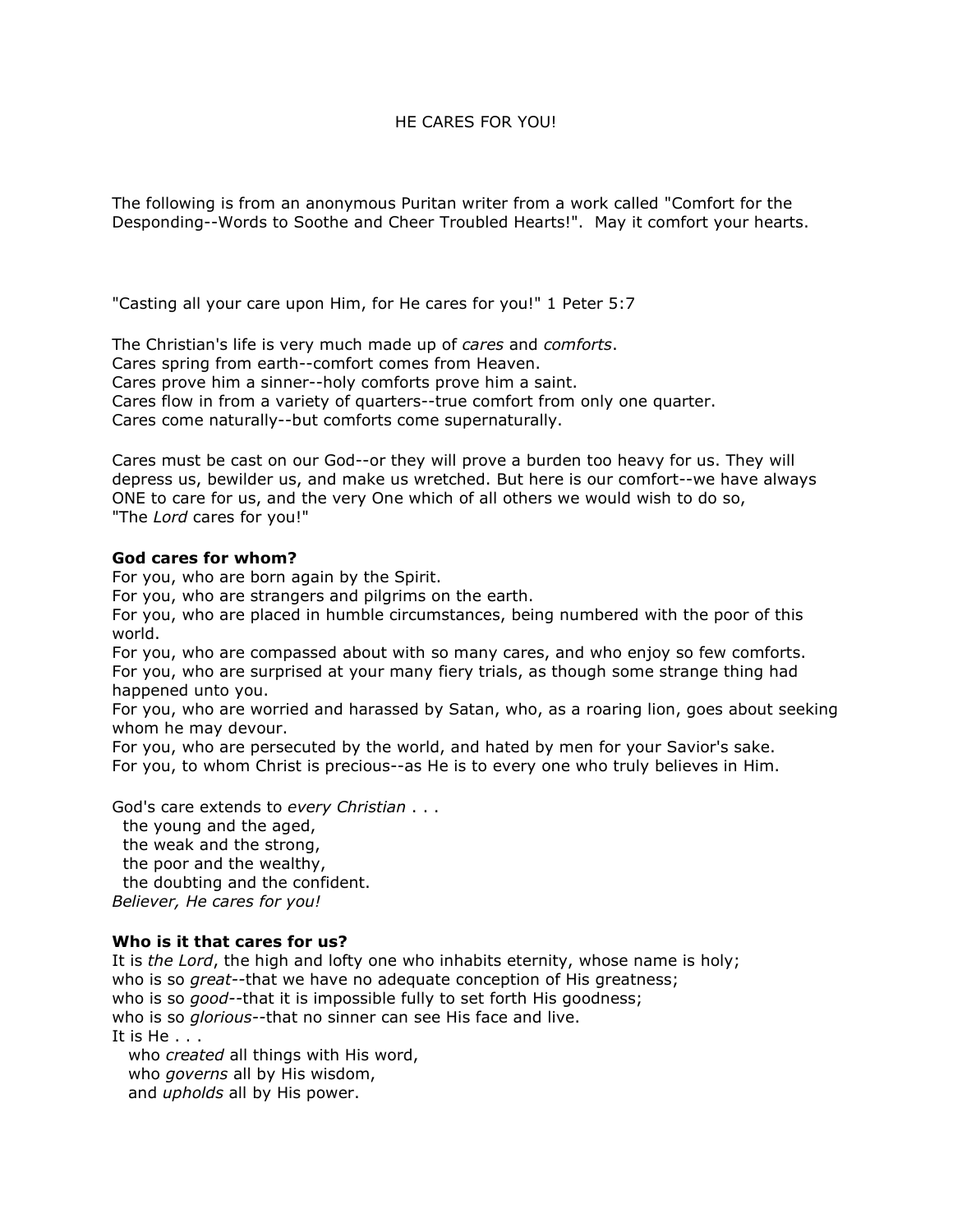His resources are infinite, His compassion is exquisite, and His patience is astonishingly great. He enters into all the circumstances of His redeemed people, is ever present with them, and rejoices over them to do them good.

The angels obey Him, the seraphim adore Him, and all creation glorifies Him!

But though He is so exalted, so holy, and so unspeakably great . . .

He cares for you--as vile as you are.

He cares for you--as sinful as you are.

He cares for you--as depressed and discouraged as you are. He cares for you. He cares for you *individually*, and according to the circumstances in which you are placed.

## **What does He do?**

He *cares* for you! He *thinks* of you! He *watches* over you! He *sympathizes* with you! He feels the deepest interest in you! He ever seeks your welfare! He infallibly secures your good!

Your *misery* touches His heart, your *needs* lie open to His view, and your *cries* enter into His ears!

He cares for you more than for the proudest monarch on his throne!

He cares for you--and His care is CONSTANT! It is not fitful or occasional--but ever the same.

He cares for you--and His care is PATERNAL! It is the care of a father for his child--the child whom he tenderly loves, and for whose welfare he feels the deepest concern.

He cares for you, and His care is PERPETUAL! He will never care for you less than He does at present. When old age weakens you, when poverty pinches you, when death appears just before you-- He will care for you as much as He does at this moment.

He cares for you--and His care is BENEFICIAL! It prevents innumerable evils--and secures the greatest possible amount of good. His care is more advantageous than the care of the kindest father, though that father were monarch of the mightiest empire, and possessed unbounded wealth. The care of God is of more value than the care of all His creatures combined.